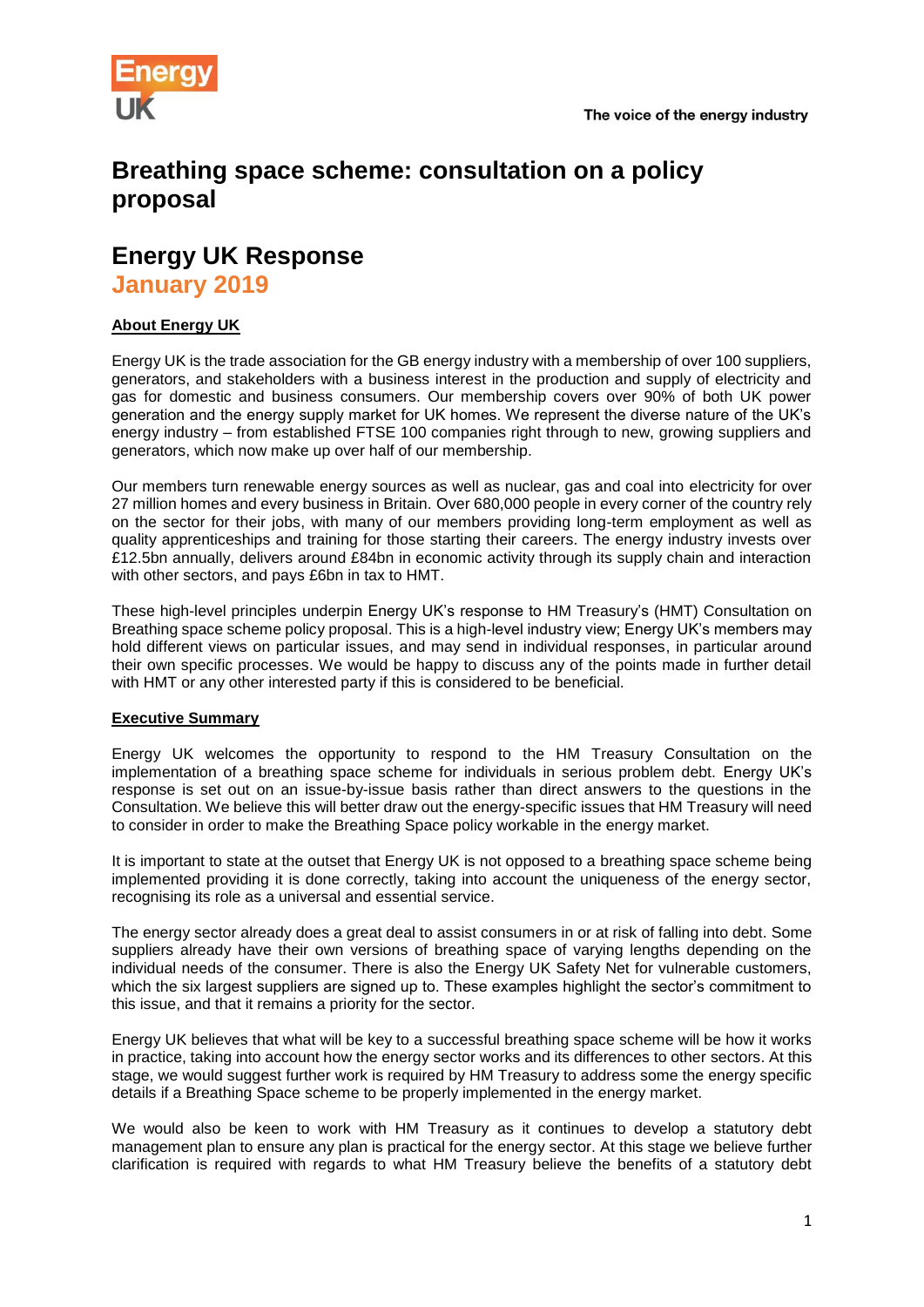

management plan would be that are not already provided for under the supply licence conditions in relation to gas and electricity set and enforced by Ofgem.

To this end, we welcome the engagement we have already had with HM Treasury on this issue, and are grateful to HM Treasury officials for agreeing to attend a session with Energy UK members on 4<sup>th</sup> February 2019. We believe this will be an extremely useful part of HM Treasury's consultation process. We also would urge HM Treasury to discuss suppliers' current obligations and licence conditions with Ofgem.

## **Concerns and areas for consideration:**

## **Informing suppliers & System changes/market changes**

Energy UK is pleased to see more clarity on the way suppliers will be informed when a customer enters a Breathing Space, and we particularly welcome confirmation that the Insolvency Service will be involved in an administrative role as was suggested in our response to the Call for Evidence. Energy UK would also suggest that HM Treasury explores further the notification system which informs suppliers as soon after a customer enters a breathing space as possible.

The introduction of a breathing space period will require system changes within each supplier in order to ensure they can comply with it. This will differ from supplier to supplier, so more clarity on whether there will be a grace period for suppliers to become compliant would be welcome. There may also be cost implications for suppliers who have to make complicated or detailed changes to their systems. The changing nature of the market, namely the differing sizes and maturity of suppliers, means that different suppliers will face different challenges.

#### **Debt advice sector capacity**

As previously raised by Energy UK, the debt advice sector has seen increasing demand, and HM Treasury should ensure there is the capacity for an upsurge in referrals that may occur. When considering if there will be enough capacity to manage an increased demand as a result of intervention, it is important to recognise the time that would be required to recruit and fully train new debt advisors to meet this need. We note that the consultation considers this by saying:

*"…be easy to offer and administer for debt advisers. The government recognises that the debt advice sector is currently undergoing significant change, and is keen to ensure that the plan is simple to administer, alongside providing a predictable funding stream."*

However, more detail is key here. Energy UK members work very closely with debt advice agencies and so are keenly aware of the work they already do, including any additional burdens Breathing Space may put them under.

#### **Existing similar Breathing Space schemes**

A number of Energy UK members have raised the fact that they already operate their own similar Breathing Space schemes, and how well these will fit with the policy proposed by HM Treasury. Individual suppliers may go into more detail in their own responses, and Energy UK would urge HM Treasury to explore further what suppliers do already.

#### **Mental Health Definition**

Energy UK welcomes HM Treasury demonstrating they have considered mental health issues in the consultation. However, some Energy UK members have expressed concern that the definition around mental health is too narrow. Whilst the provision for people receiving NHS treatment for a mental health crisis to receive Breathing Space is supported by Energy UK, consideration should also be given to the wider impact a customer suffering from poor mental health can have.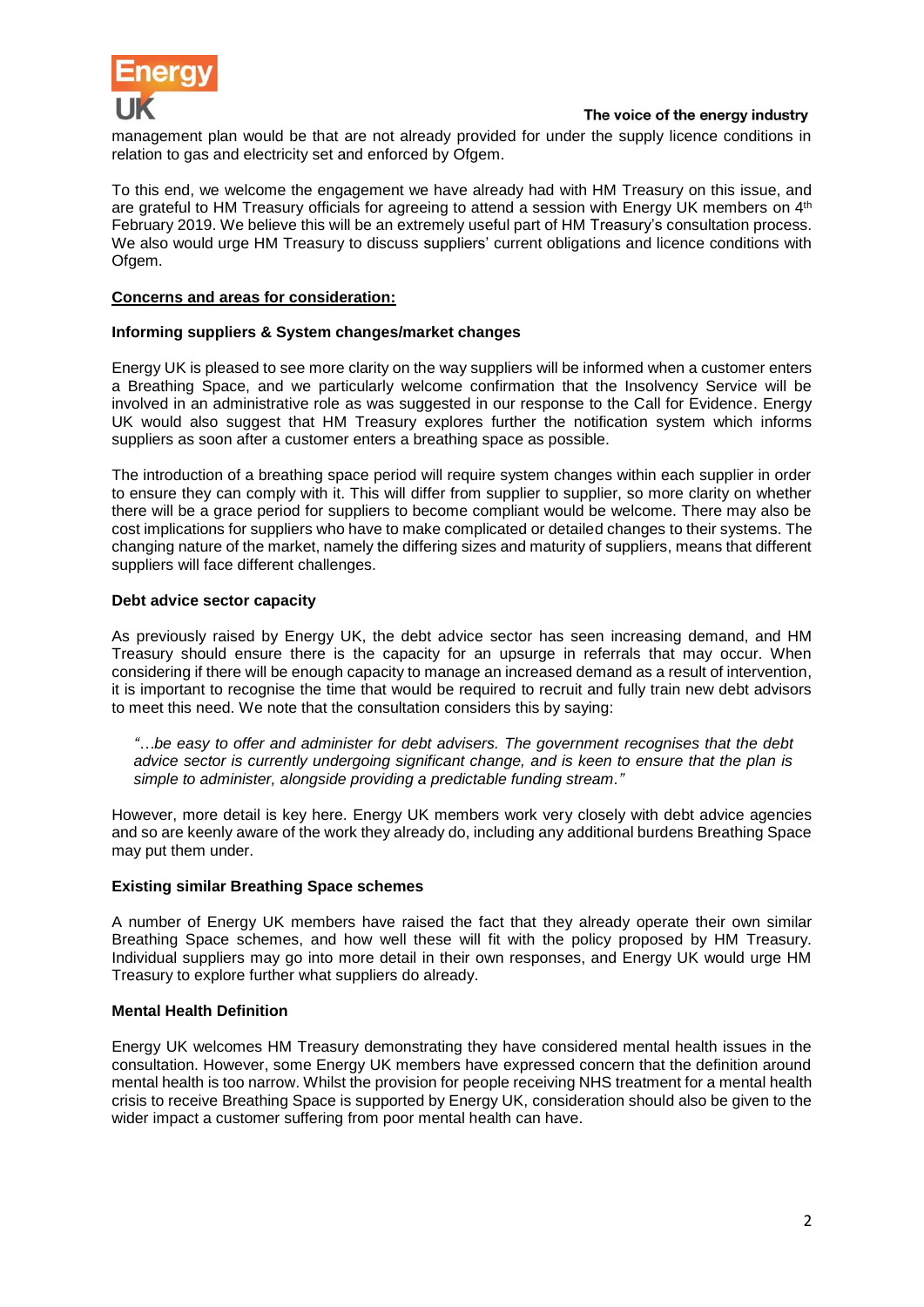

Related to this, it would be useful to have some clarification from HM Treasury as to whether a person acting on behalf of a customer through Power of Attorney would be able to access Breathing Space for them through the process. Energy UK would support this.

## **Pre-Payment Meters (PPMs)**

With regards to the breathing space proposal, consideration must be given to how it will work for customers with PPMs. If a customer with a PPM is in debt, their debt will be schedule on their meter, including a set weekly recovery rate. For non-smart PPMs suppliers do not have a direct route to automatically make changes to these settings.

Rather, if a supplier wants to make any adjustments to the debt scheduled on a non-smart PPM, they must send a digital message via a Prepayment Meter Infrastructure Provider (Post Office, PayPoint and PayZone) to the local vendor where a customer normally tops up. When the customer next adds credit to their key or card, the message will be added to the card and will then be transferred to the meter when the card/key is next inserted into the meter (i.e. the act of topping up), at which point the digital message can be executed. It is, therefore, not possible for a supplier to automatically cease debt collection on a non-smart operate PPM. There is, therefore, a risk that debt may still be collected following the start of a breath space period until the next time a customer tops up.

This point around PPMs was made previously in Energy UK's original response to the Call for Evidence, however, it has not been addressed in the Consultation. The only reference to PPMs concerns suppliers being prohibited from installing new PPMs once a customer is in a Breathing Space, which Energy UK supports.

Energy UK would again urge HM Treasury to consider this issue.

Energy UK has previously sent HM Treasury a high-level pathway of how a payment holiday to stop debt being collected could be applied on a PPM meter, put together by one of Energy UK's members. NB - This should be treated as illustrative as different suppliers have different processes.

#### **How a payment holiday could work for a customer with a conventional PPM:**

- 1. Customer contacts to say that they're in payment difficulty with debt weekly recovery rate and consumption.
- 2. Agree with customer to pause Weekly Recovery Rate (WRR) for X days and agree what the WRR will be at the end of the payment holiday should the company be unable to get in contact with the customer to have an Ability to Pay (ATP) conversation.
- 3. Company sends message to outlet (the shops where the customer normally tops up) via the Prepayment Meter Infrastructure Provider (PPMIP).
- 4. Customer would then need to go and vend (i.e. purchase credit) the message would then be added to their key.
- 5. Customer then tops up meter and the debt would be removed from the meter, as per the message on the key. This may not work straight away if other messages have also been sent to the outlet and are queued to go onto the key. If it is not possible to place the message onto the key to remove the debt at the time of the first vend, the customer would then have to keeping vending until the message is added to the meter.
- 6. After the agreed period is over, the company would have to contact the customer and have an ATP conversation. If the company was unable to get in contact with the customer, then the debt would be set at the rate agreed when the breathing space was set-up.
- 7. The company would then send another message for the customer to pick up at their outlet the next time they vend.
- 8. Customer would need to vend and then the debt would be reinstated on the meter.

#### **How a payment holiday could work for a customer with a Smart PPM:**

1. Customer contacts to say that they're in payment difficulty with debt WRR and consumption.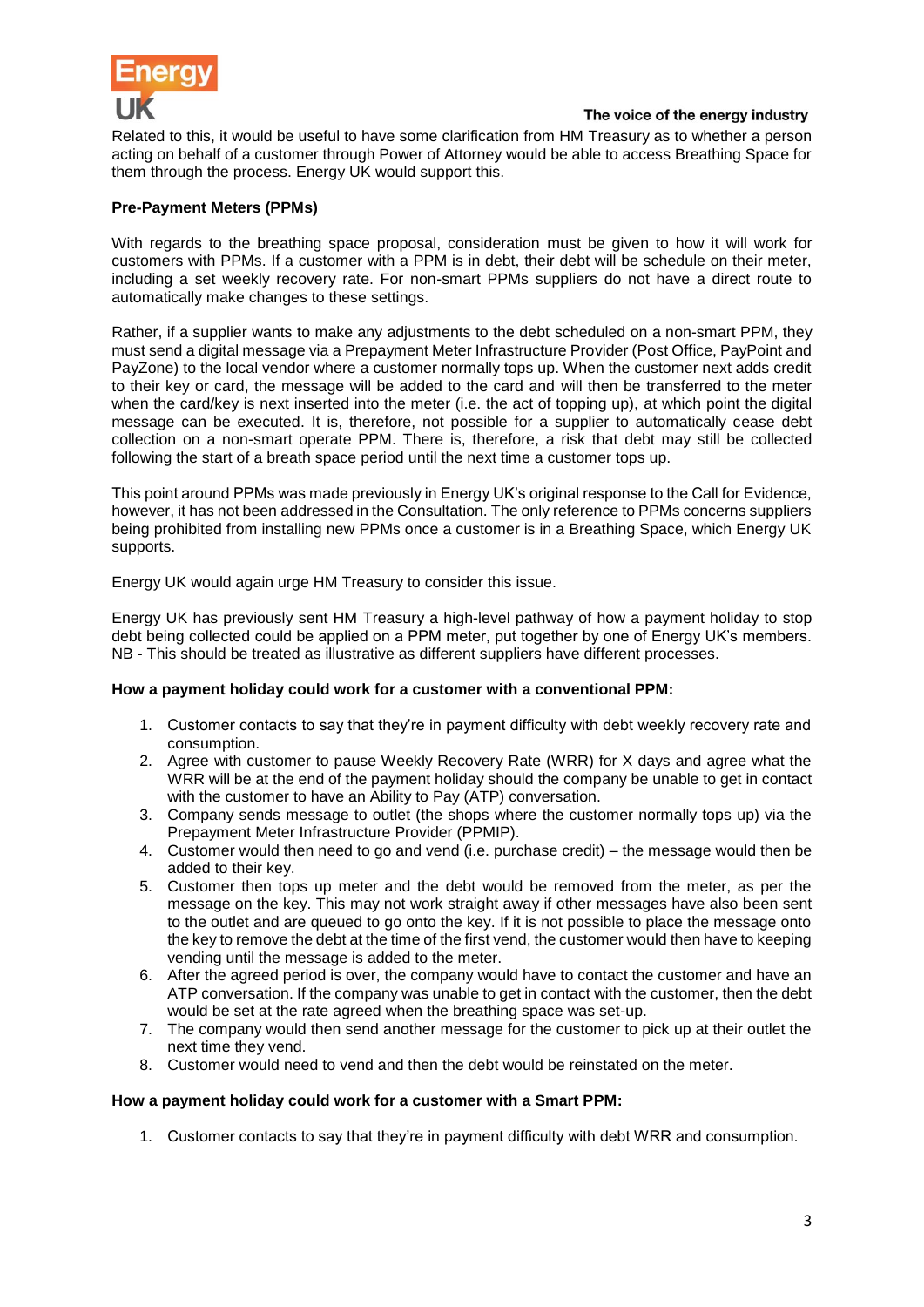

- 2. Agree with customer to pause WRR for XXX days and agree what the WRR will be at the end of the payment holiday should the company be unable to get in contact with the customer to have an ATP conversation.
- 3. Debt removed from the meter remotely.
- 4. After the agreed period is over, the company would have to contact the customer and have an ATP conversation. If the company was unable to get in contact with the customer, then the debt would be set at the rate agreed when the breathing space was set-up.
- 5. Debt reinstated to the meter remotely.

## **Domestic debt objections**

Under their supply licence, suppliers have the right to block a customer from switching to another supplier when they have built up a debt.

Energy UK believes HM Treasury needs to ensure that suppliers retain this right to issue debt objections during any Breathing Space period.

This position is backed up by a recent decision by Ofgem, which looked at whether to scrap debt objections, and concluded that this would be detrimental to customers as a whole by pushing prices up. Energy UK believe that the same risks apply if debt objections were not possible during a Breathing Space period. Ofgem's verdict states that:

*"Based on the data available to us, we have concluded that removing debt objections would be likely to increase debt across suppliers' customer bases as customers switch away, leaving a debt which is harder for suppliers to recover. This would be likely to produce an increase in debt across suppliers' customer bases, leading to increased debt management costs and increased risks of customer bad debt. These effects are likely to be passed on through higher bills to domestic consumers."* 

Energy UK would advise that HMT needs to consider the impact on the Debt Assignment Protocol. It would be useful to have an idea around what impact this would potentially have on the customers move from one supplier to another taking their debt with them.

Further detail on Ofgem's decision can be found here: [https://www.ofgem.gov.uk/publications](https://www.ofgem.gov.uk/publications-andupdates/decision-review-domestic-and-non-domestic-objections)[andupdates/decision-review-domestic-and-non-domestic-objections.](https://www.ofgem.gov.uk/publications-andupdates/decision-review-domestic-and-non-domestic-objections)

#### **Further Points**

Some suppliers have also raised concerns over the 14 day period for raising objections, as they feel that this is too short and would like to see it increased to 21 days, which brings the proposed policy in line with the equivalent scheme in Scotland.

Energy UK has also received feedback from some members that further clarity around whether existing payment plans would cease when a person enters a Breathing Space. Members agree that the consultation is clear that action should stop, but are unclear around whether existing debt repayment activity, such as Debt Management Plans, budget schemes or debt recovery would cease. Additionally, some members are concerned that ceasing of existing repayment facilities would imply that suppliers cease Third Party Deductions. These also include debt repayment, and suppliers have indicated that the pause and restart would be very complicated.

Finally, some suppliers have also raised concerns over the inclusion of sole traders being covered by Breathing Space. Members who have raised this believe that it would first be best at this point to ensure the policy works for domestic customers first, and that a distinction should be made between the home and the business premises. Members will go in to further detail in their own individual responses.

## **For any further questions or enquires please contact Tom Marsland: [tom.marsland@energy](mailto:tom.marsland@energy-uk.org.uk)[uk.org.uk](mailto:tom.marsland@energy-uk.org.uk) or 020 7747 2957.**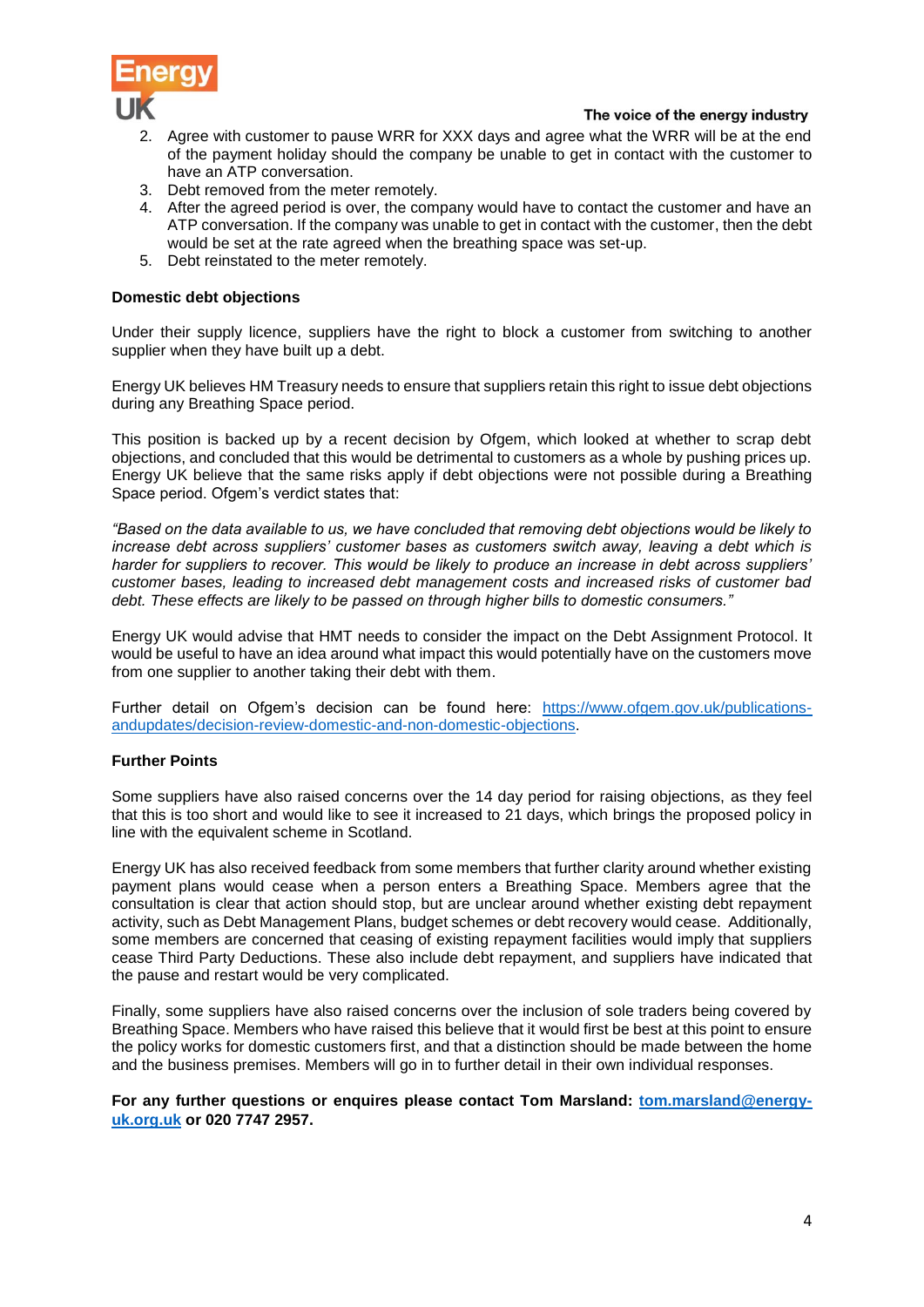

#### **Annex 1 - How the sector operates currently**

Energy UK previously submitted with the original Call for Evidence an outline of how the sector currently operates, and it is repeated here for ease of reference.

#### **Ongoing energy usage during breathing space**

If the energy sector is to be part of the breathing space scheme, then the differences between energy and other areas must be acknowledged when the policy is developed. In particular, a customer's use of energy does not stop during a breathing space period, and they will still be charged for the energy they use. This means that a customer's debt may still grow during the breathing space period.

**UPDATE:** Energy UK are pleased to see this point clarified in the consultation document, but HMT should be aware of the difficulties suppliers can face in differentiating between ongoing usage and debt repayment.

#### **Ability to Pay Principles**

It is important that HMT recognise that energy is regulated differently to other types of credit. In 2010 Ofgem introduced a series of Ability to Pay Principles for suppliers to abide by when assisting customers who have an energy debt and deciding on the amount of repayment. These provide the regulatory framework for energy debt. The principles state that any repayment arrangement a supplier sets up with a customer must be reasonable and take into account the customer's individual circumstances in order to ensure they are able to pay the amount, regardless of what amount will be. Adherence with the Ability to Pay Principles are taken into account by Ofgem when assessing suppliers' compliance with supply licence conditions.

Further details on the key Principles for taking ability to pay into account can found here: <https://www.ofgem.gov.uk/sites/default/files/docs/2010/06/open-letter.pdf>

#### **Illustrative debt collection path**

In line with the Ability to Pay Principles, below is an example of the steps a supplier may choose to take between issuing a bill and the warrant visit or approved remote disconnection, along with indicative timescales for each stage. Suppliers' actual debt collection pathways may, however, differ based on the supplier in question, the information the supplier holds about the customer, and the customer's individual behaviour.

- Bill Issued: Day 1
- Reminder notice: Day 10 28
- Second reminder notice: Day 20 40
- Outbound call: Day 21 70
- Final demand notice: Day 28 68
- Pre-disconnection letter: Day 35 92
- Collections visit: Day 36 92
- Human rights letter: Day 48 104
- Warrant obtained: Day 60 120
- Pre-warrant visit (if required): Day 50 130
- Warrant actioned (PPM fitted / Disconnection): Day 80 180
- Post-disconnection follow-up (if required): 1 10 days after disconnection

#### **The Energy UK Safety Net**

There is also voluntary regulation within the industry. Energy UK members aim to help their customers, and in particular their most vulnerable customers, and provide them with the appropriate support they need to manage their energy use. Therefore, the six largest domestic energy suppliers in Great Britain - British Gas, EDF Energy, npower, E.ON, Scottish Power, and SSE have signed up to the Safety Net. Signatories have pledged to never knowingly disconnect a vulnerable customer at any time of year,